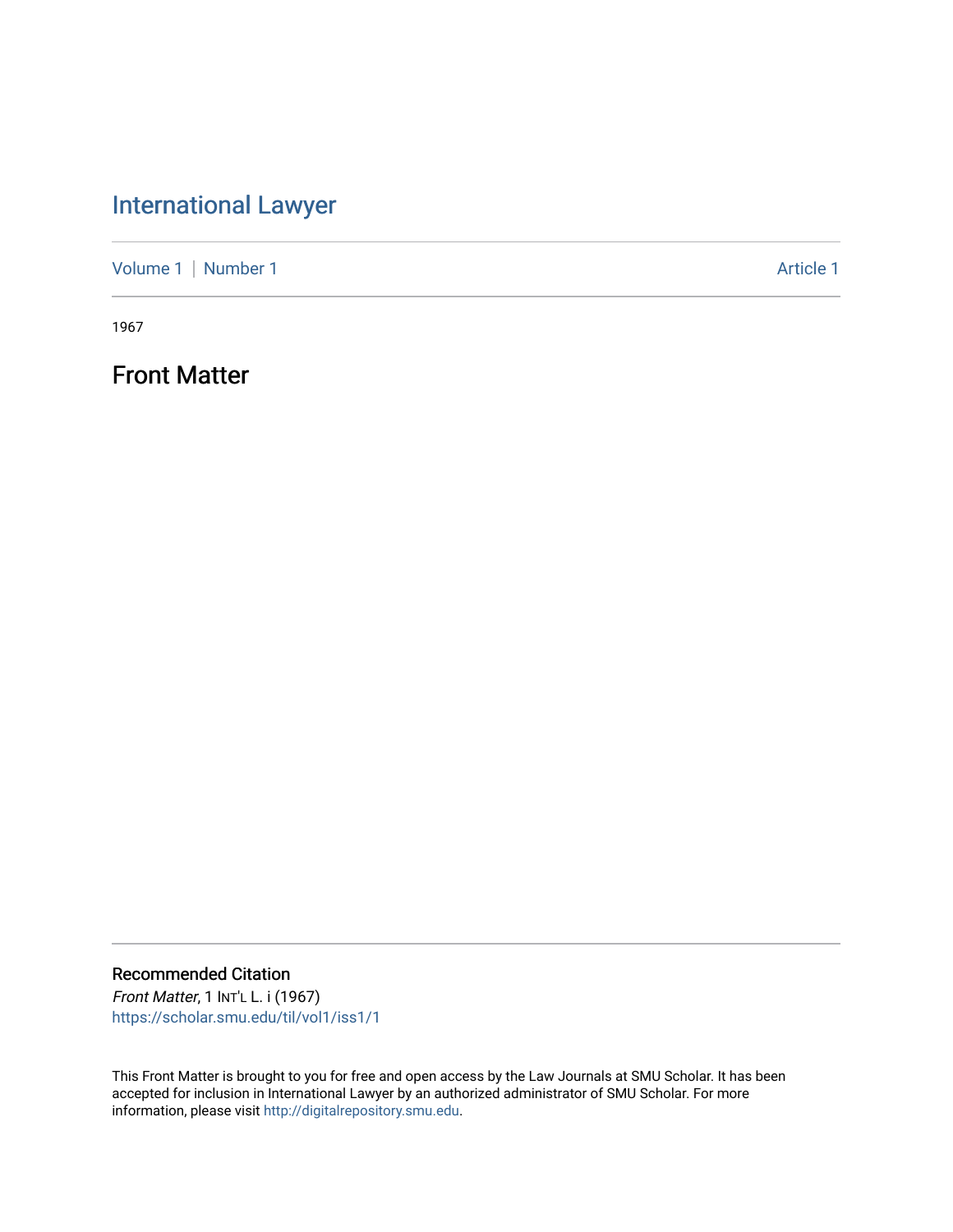## **THE INTERNATIONAL LAWYER**

| Vol. I | October 1966 | No. 1 |  |
|--------|--------------|-------|--|
|        |              |       |  |

## **CONTENTS**

| The Chairman's Report                                                                                                                                                                                                                                                                                                                                                                                          | 1  |
|----------------------------------------------------------------------------------------------------------------------------------------------------------------------------------------------------------------------------------------------------------------------------------------------------------------------------------------------------------------------------------------------------------------|----|
| The World Court's Decision on<br>South-West Africa  Harry Inman, (Moderator)<br>Clifford J. Hynning (Majority)                                                                                                                                                                                                                                                                                                 |    |
| John Carey (Minority)                                                                                                                                                                                                                                                                                                                                                                                          | 12 |
| Recognition of Mexican Divorces in                                                                                                                                                                                                                                                                                                                                                                             |    |
| Europe (Part I) Otto Sommerich (ed.)                                                                                                                                                                                                                                                                                                                                                                           | 39 |
|                                                                                                                                                                                                                                                                                                                                                                                                                | 43 |
|                                                                                                                                                                                                                                                                                                                                                                                                                | 55 |
|                                                                                                                                                                                                                                                                                                                                                                                                                | 60 |
| Convention on the Settlement of Investment<br>Disputes Between States and Nationals of                                                                                                                                                                                                                                                                                                                         |    |
| Other States G. R. Delaume                                                                                                                                                                                                                                                                                                                                                                                     | 64 |
| The Foreign Claims Settlement Commission and<br>the Cuban Claims ProgramEdward D. Re                                                                                                                                                                                                                                                                                                                           | 81 |
| <b>Current Developments:</b>                                                                                                                                                                                                                                                                                                                                                                                   |    |
| U.N. Affairs: Principles of International<br>Law Concerning Friendly Relations<br>and Cooperation Among States G. Winthrop Haight                                                                                                                                                                                                                                                                              | 96 |
|                                                                                                                                                                                                                                                                                                                                                                                                                |    |
| Decisions of International TribunalsBberhard Deutsch 134                                                                                                                                                                                                                                                                                                                                                       |    |
| South-West Africa Cases (p. 134); Italy-United<br>States Air Transport Cargo Services (p. 139); Privat<br>Handels-und Finanz-AG, Zurich, Switzerland v.<br>Federal Republic of Germany (p. 141); Philips Pa-<br>tentverwaltung GMBH, Hamburg v. Fed. Republic<br>of Germany (p. 141); Willi and Gertrud Scheidt v.<br>Fed. Republic of Germany (p. 144); Albert Loewy<br>v. Fed. Republic of Germany (p. 145). |    |

 $\sim$  .